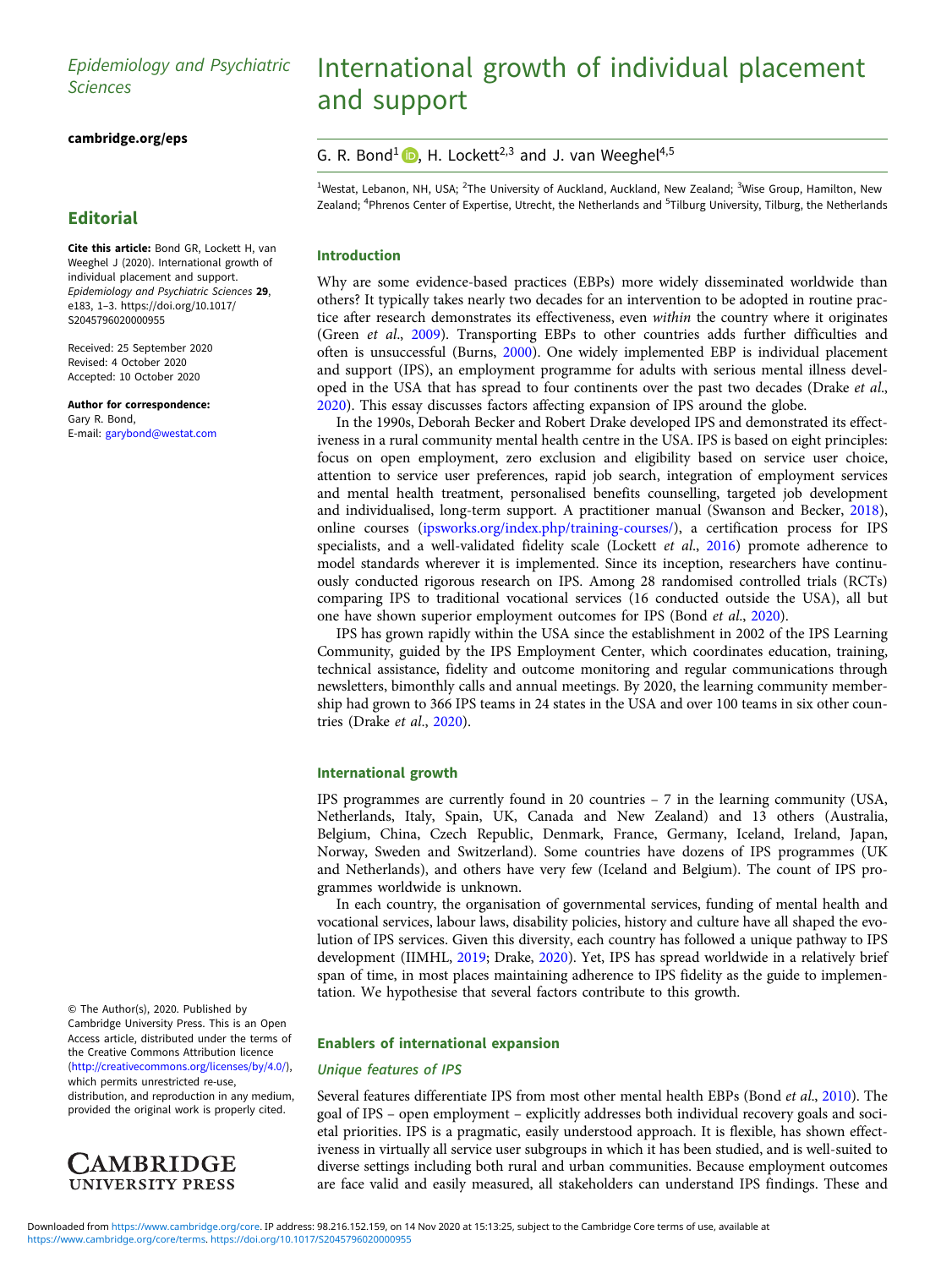other characteristics make IPS appealing to mental health leaders, government officials and the public at large.

#### Local champions

Committed and persistent leaders have often spearheaded spread of IPS in their countries. Widespread acceptance of an innovative programme typically takes years, often with a few determined proponents advocating for it long before national policy has moved towards adoption (Drake, [2020](#page-2-0)).

#### Replications of IPS research outside the USA

In deciding to adopt a new programme model, key decisionmakers (e.g. mental health and rehabilitation leaders and government officials) are most persuaded by evaluations conducted locally. For example, the EQOLISE study, an RCT of IPS in six European countries (Burns et al., [2007\)](#page-2-0), was influential in counteracting resistance to adopting an intervention developed in the USA, even though US studies showed it was effective. The EQOLISE findings for the Rimini and London sites spurred the expansion of IPS across Northern Italy and facilitated the formation of the UK's IPS Centre of Excellence. In the Netherlands, IPS gained official recognition in mental health guidelines after a successful Dutch multisite RCT (IIMHL, [2019](#page-2-0); Drake, [2020\)](#page-2-0).

#### Influence of IPS Learning Community

The success of the IPS Learning Community has been an inspiration to IPS advocates outside the USA, modelling effective IPS implementation strategies and the power of peer learning. Furthermore, IPS Employment Center colleagues have fostered international growth by providing encouragement, mentoring and consultation (van Weeghel et al., [2020](#page-2-0)).

#### Technical assistance centres

Recognising IPS as a core component of the mental health service system, a half dozen countries have established technical assistance centres to provide training, fidelity reviews and national coordination of IPS programmes. These centres have been crucial for establishing new IPS programmes and maintaining existing ones (Becker and Bond, [2020](#page-2-0)).

#### National initiatives and leadership

Several countries have moved beyond the early adoption phase to formulate ambitious national plans. In England, the National Health Service committed to 'doubling access to IPS services by 2021' (Melleney and Kendall, [2020](#page-2-0)). In the Netherlands, a broad group of mental health providers, vocational rehabilitation and welfare stakeholders, along with service users and their families, adopted a national action plan for the recovery of people with serious mental illness, emphasising that IPS should be accessible to the entire target population (van Weeghel et al., [2020\)](#page-2-0).

#### Barriers to expansion

Nonetheless, many challenges remain for countries at all stages of IPS adoption – countries where leaders contemplate introducing IPS, countries with early adopters in specific regions and

countries aspiring to national expansion. Barriers include those at both service delivery and systems levels.

At the service delivery level, mental health professionals often assume that people on their caseloads are incapable of working in open employment (Bonfils, [2020](#page-2-0)) and resist integrating employment services within clinical teams (Priest and Lockett, [2020](#page-2-0)). System barriers include those created by economic and social legislation (Latimer et al., [2020\)](#page-2-0). Vocational systems worldwide remain invested in non-EBPs and lack coordination between governmental agencies responsible for health, welfare and employ-ment (Lockett et al., [2018](#page-2-0)).

#### **Conclusions**

We have witnessed wide expansion of IPS in the quarter-century since the publication of the first RCT showing the effectiveness of IPS. To put this in perspective, diffusion of this employment innovation has been more rapid than many noteworthy medical breakthroughs (Drake et al., [2008\)](#page-2-0). However, questions remain.

First, what can we expect in this COVID-19 era? We do not know how long this pandemic will continue to affect traditional behaviours, including delivery of mental health services that historically depended on face-to-face contact. Nor do we know the implications for the recovery of national and local economies. On the one hand, in the face of huge governmental deficits and devastated budgets for health care, future prospects for funding IPS services are at risk. On the other hand, with rising mental health issues and unemployment, the need for integrated mental health and employment support through IPS is more urgent than ever.

Second, how do we ensure increased access to IPS without compromising fidelity? Scale-up nearly always requires utilising existing service structures, and for many developed countries this means developing an integration strategy from the available network of government-contracted, free-standing employment agencies. This approach to expansion, which has been applied in the UK and Australia, requires buy-in from both mental health and employment agencies to co-locate and provide on-site technical assistance for high-fidelity implementation (Waghorn et al., [2020\)](#page-2-0).

A third unresolved question is, how we bring IPS into routine use? Traditionally, mental healthcare organisations have been the main actors adopting IPS practices. However, because most people with serious mental illness do not have access to mental health treatment (Drake and Essock, [2009](#page-2-0)), mental health organisations are unlikely to reach the whole target group who could benefit from IPS, nor do they have adequate resources to expand IPS on their own. To attain optimal adoption and sustainability, systems need broad coalitions and shared ownership of IPS. These coalitions need to include, at both local and national levels, mental healthcare providers, generic social and employment services, the vocational rehabilitation system, service user and family organisations and (in some countries) health insurance companies.

In conclusion, the widespread expansion of IPS has not occurred by chance. IPS is a well-defined, easily understood innovation, which responds to the employment aspirations of service users and families. Three decades of rigorous research, national and local leadership and persistence, and the generous sharing of expertise and implementation knowledge globally have facilitated its spread.

#### Acknowledgements. None.

Financial support. This editorial received no specific grant from any funding agency, commercial or not-for-profit sectors.